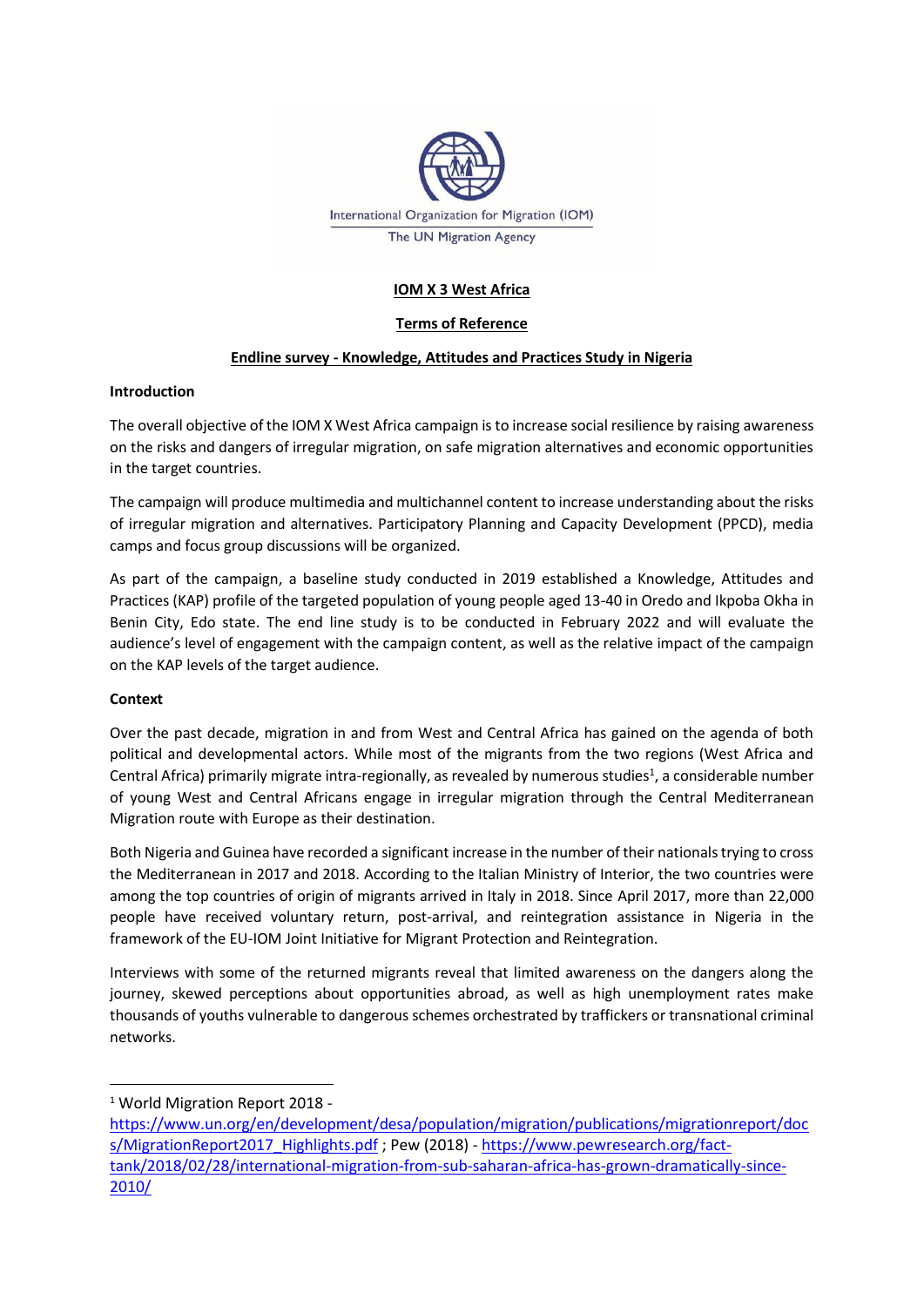Misinformation and a lack of awareness can influence the initial decision to migrate and increase the risk of ending up in vulnerable situations along the journey.

Despite the growth of awareness raising initiatives in West and Central Africa in recent years, it is unclear which channel of communication (radio, film, theatre, social media, community events, posters, text messages etc.) works best for which target groups (potential migrants, parents, community leaders etc.). Moreover, there is little or no evidence on whether potential migrants fully understand and believe the information provided, and whether new information has an impact on knowledge, perceptions, attitudes or intended behaviour.

# **Objectives**

- The objective of the study is to better understand how potential migrants in Nigeria access information about migration (both regular and irregular), how they view safe migration alternatives, and how they conceive their migration decisions. The study will also be used to measure behaviour change in the target audience (Knowledge, attitude and practice) and change in program outcomes at the end line stage.
- **Methodology**
- The study will be conducted using the quota sampling methodology where the end-line is conducted at the end of the campaign.
- Targeted participants in the study are potential migrants aged between 13-40, split between men and women (50/50).
- The data collection will be conducted through face-to-face interviews and focus group discussions.
- The sample size is 250 people.
- The research locations are in Oredo and Ikpoba Okha Local Government Areas (LGA), Benin City, Edo state

## **TIMELINES AND DELIVERABLES**

To complete this task, the service provider is estimated to take up to a total of one month from the commencement of the assignment.

The selected research firm is required to:

- Submit an evaluation work plan, including planned timeline, methodology / approach, planned stakeholders to be consulted and sampling framework, data collection and analysis tools, qualitative and quantitative protocols for data collection and analysis.
- Hire and train enumerators for data collection
- Engage 250 respondents in a quantitative survey
- Report of initial findings of quantitative research
- Conduct Focus Group Discussions (FGDs) and In-Depth Interviews and Key Informant Interviews (KII) .
- Share clean data collated with IOM Global Migration Data Analysis Centre (GMDAC) for further analysis
- Share final report with preliminary findings, Limitation of the study from the field work.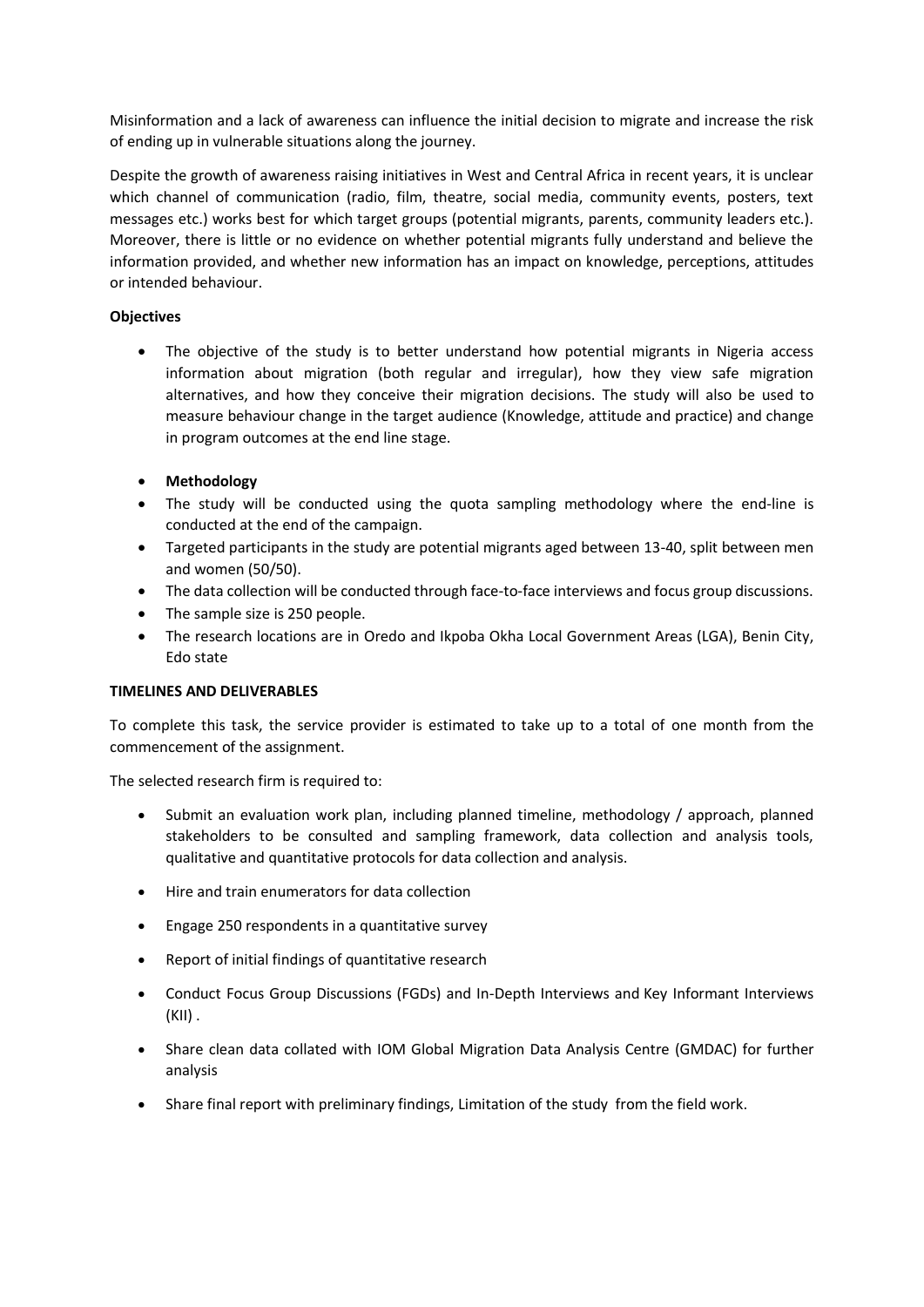## **SUPERVISION**

The service provider will work under the direct supervision and guidance of IOM Awareness Raising Officer or her designated representatives and the National Project Officer, Monitoring and Evaluation.

#### **Required Qualifications and Experience**

- Advanced degree of team members in social sciences, research, statistics, economics, and/or monitoring and evaluation
- 5 years or more of experience in conducting evaluations and large-scale qualitative and quantitative studies with international organizations focused on trafficking in persons and or/ smuggling of migrants
- Demonstrated Knowledge/experience in developing training curriculum and facilitating trainings on research and conducting KAP studies.
- Demonstrated experience in conducting published migration related research, preferably on the prevention of trafficking in persons and smuggling of migrants
- Excellent oral and written communication skills.
- Previous working experience in the West African region or Nigeria desirable.
- Computer proficiency including with data analysis software MS Office Microsoft tools and ability to take notes/drafts and produce high-quality written reports.
- Motivated, committed, responsible, and able to work independently with limited direct supervision.

## **Languages**

Fluency in English; knowledge of multiple language advantageous.

#### **Values**

- Inclusion and Respect for diversity: respects and promotes individual and cultural differences; encourages diversity and inclusion wherever possible.
- Integrity and Transparency: maintains high ethical standards and acts in a manner consistent with organizational principles/rules and standards of conduct.
- Professionalism: demonstrates ability to work in a composed, competent, and committed manner and exercises careful judgment in meeting day-to-day challenges.

#### **Remuneration**

The service provider's payment shall be based on the financial cost approved by IOM.

#### **Method of Application**

IOM invites experienced service providers to submit their Expression of Interest (EoI), along with requisite organizational documents and a cover letter in support of their application.

The companies/service providers will be expected to submit their proposal as an EoI including the CVs of team members and

- a. Each proposal should be developed in accordance with the deliverables and responsibilities listed above.
- b. Each proposal shall incorporate a detailed program design, including background and context, methodology and work plan.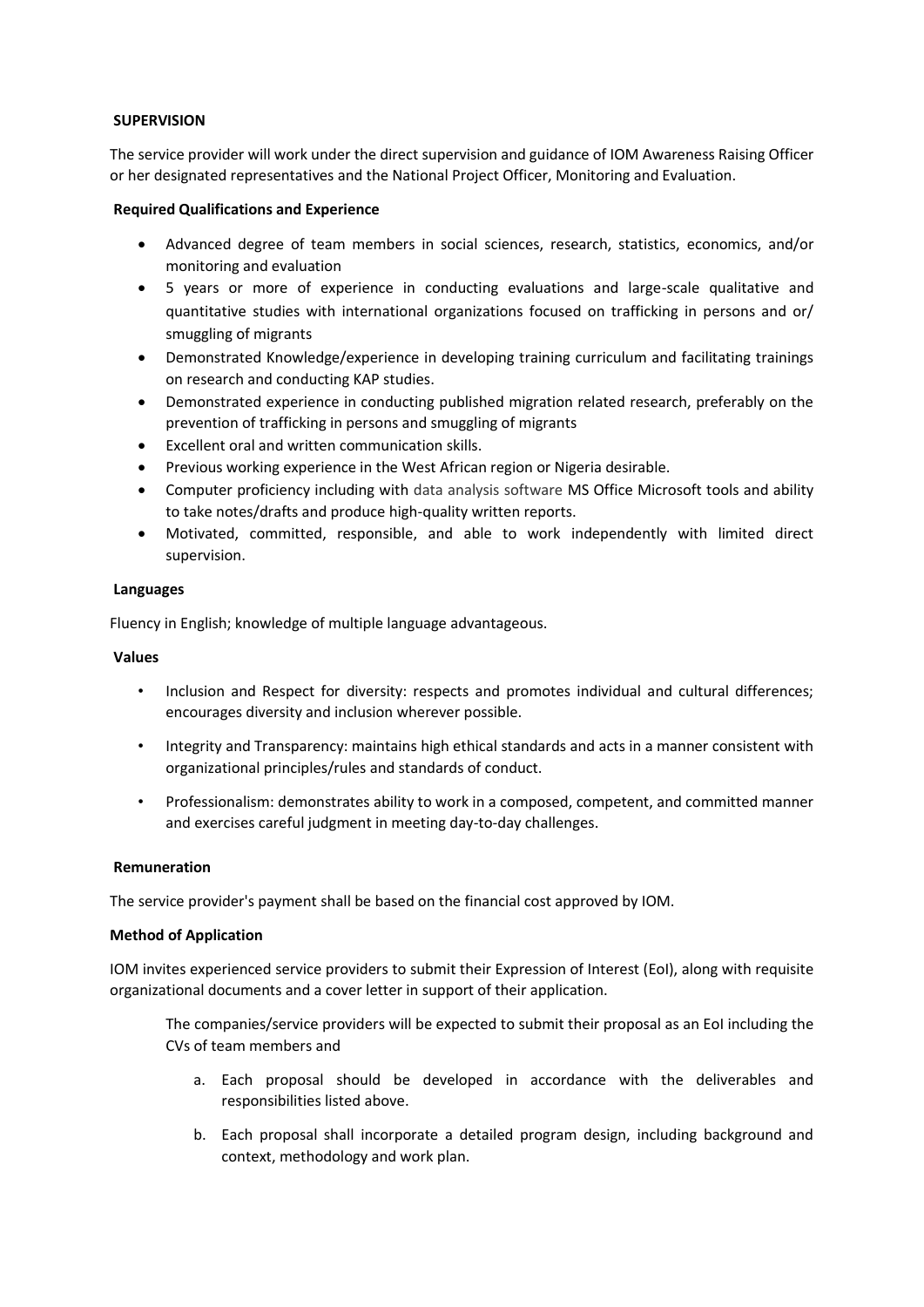- c. Provide a detailed financial cost, mentioning rates and unit costs, broken down by activities and deliverables. Estimated costs/amount is all inclusive.
- d. Each proposal should contain an organizational profile and a portfolio of previous work done in similar field for similar organisations.
- e. The organisational profile should include legal identity documents of the organisation.

The completed EoI should be placed in a plain, sealed envelope and clearly marked:

EXPRESSION OF INTEREST: Service Provider for **Endline Survey - Knowledge, Attitudes and Practices Study in Nigeria** to IOM Nigeria, Lagos sub- Office by **6 th January,2022 in the below address**:

#### **To Procurement Lagos**

[International Organization for Migration \(IOM\)](http://www.iom.int/) Nigeria

1, Isaac John Street, GRA Ikeja, Lagos

Email[: iomlagostenders@iom.int](mailto:iomlagostenders@iom.int)

## **ONLY SHORTLISTED SERVICE PROVIDERS WILL BE ASSESSED**

## **EVALUATION CRITERIA**

| <b>Criteria</b>                                                                                                                                                                                                                                                                                                                                                                             |                                                                                                                                                      | <b>Score</b> |  |
|---------------------------------------------------------------------------------------------------------------------------------------------------------------------------------------------------------------------------------------------------------------------------------------------------------------------------------------------------------------------------------------------|------------------------------------------------------------------------------------------------------------------------------------------------------|--------------|--|
| 1. Specific experience of the Service Providers relevant to the assignment: [Max 30 points]                                                                                                                                                                                                                                                                                                 |                                                                                                                                                      |              |  |
| 1) Duration of experience in<br>Proposed work: Total number of<br>years engaged in in conducting<br>evaluations and<br>large-scale<br>qualitative and quantitative<br>with<br>international<br>studies<br>organizations<br>focused<br>on<br>trafficking in persons and or/<br>smuggling of migrants<br>and<br>facilitating training curriculum<br>on research and conducting KAP<br>studies | $=$ > 5 years                                                                                                                                        | 10           |  |
|                                                                                                                                                                                                                                                                                                                                                                                             | $=<$ 3 to $>$ 5 years                                                                                                                                | 6            |  |
|                                                                                                                                                                                                                                                                                                                                                                                             | <3 years                                                                                                                                             | 3            |  |
| 2) Similar experience in Nigeria<br>οf<br>conducting<br>in<br>terms<br>evaluations<br>and<br>large-scale<br>migration related research with<br>international organizations and<br>facilitating<br>developing<br>and                                                                                                                                                                         | => 3 or more similar assignments with documented<br>evidence such as Contracts, descriptive reports, and<br>recommendations from reputable agencies. | 20           |  |
|                                                                                                                                                                                                                                                                                                                                                                                             | 2 similar assignments with documented evidence such as<br>Contracts, descriptive reports, and recommendations from<br>reputable agencies.            | 10           |  |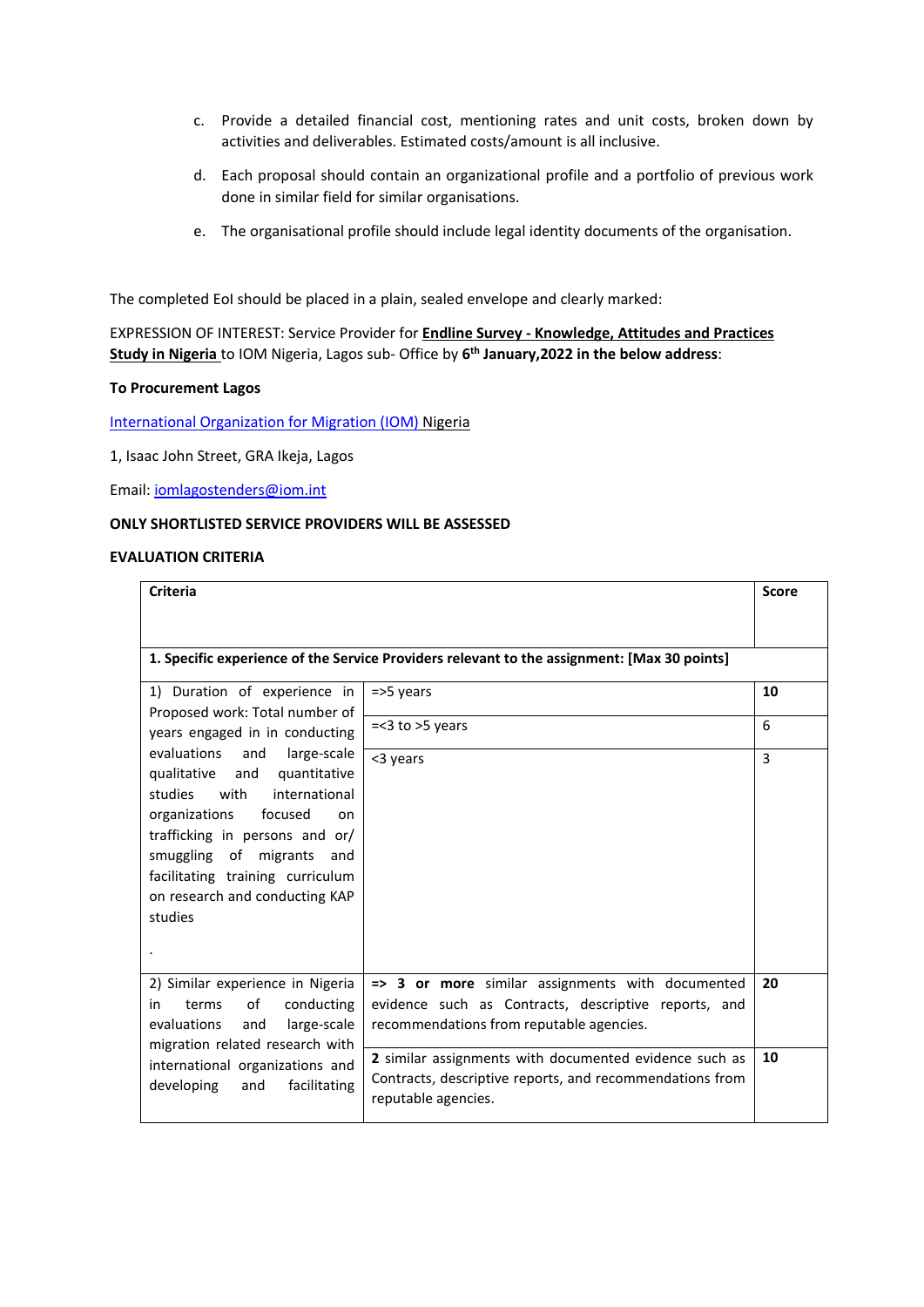| training curriculum on research<br>and conducting KAP studies                                                | 1 similar assignment with documented evidence such as<br>Contracts, descriptive reports, and recommendations from<br>reputable agencies.                                                                    | 5  |  |  |
|--------------------------------------------------------------------------------------------------------------|-------------------------------------------------------------------------------------------------------------------------------------------------------------------------------------------------------------|----|--|--|
| Adequacy of the proposed methodology and work plan in response to the Terms of Reference: [Max 40<br>points] |                                                                                                                                                                                                             |    |  |  |
| 1) Organization and staffing.                                                                                | Very good presentation of organization in Nigeria in<br>published<br>migration<br>conducting<br>related<br>research,<br>preferably on the prevention of trafficking in persons and<br>smuggling of migrants | 10 |  |  |
|                                                                                                              | Good presentation of organization in Nigeria in conducting<br>published migration related research, preferably on the<br>prevention of trafficking in persons and smuggling of<br>migrants                  | 5  |  |  |
|                                                                                                              | Fair presentation of organization in Nigeria in conducting<br>published migration related research, preferably on the<br>prevention of trafficking in persons and smuggling of<br>migrants                  | 3  |  |  |
| 2) Proposed Technical approach<br>and methodology                                                            | The technical approach and methodology presented fully<br>addresses objectives in the ToR, showing excellent<br>understanding of subject matter and required processes                                      | 20 |  |  |
|                                                                                                              | The technical approach and methodology presented<br>adequately addresses objectives in the ToR, showing<br>moderate understanding of subject and required processes                                         | 15 |  |  |
|                                                                                                              | The technical approach and methodology presented<br>partially addresses objectives in the ToR, showing partial<br>understanding of subject and required processes                                           | 6  |  |  |
|                                                                                                              | The technical approach and methodology poorly addresses<br>objectives in the ToR, showing poor understanding of<br>subject matter and required processes                                                    | 0  |  |  |
| 3) Work Plan Feasibility                                                                                     | Adequately shows realistic timelines and deliverables<br>consistent with required Project duration as outlined in the<br><b>TOR</b>                                                                         | 10 |  |  |
|                                                                                                              | Fairly shows realistic timelines and deliverables consistent<br>with required Project duration as outlined in the TOR                                                                                       | 5  |  |  |
|                                                                                                              | Timelines unrealistic and/or deliverables inconsistent with<br><b>TOR</b>                                                                                                                                   | 2  |  |  |
|                                                                                                              | No work plan submitted                                                                                                                                                                                      | 0  |  |  |
| 3. Key professional staff qualifications and competence for the assignment: [Max 30 points]                  |                                                                                                                                                                                                             |    |  |  |
|                                                                                                              | PHD in social sciences, research, statistics, economics,<br>and/or monitoring and evaluation and 5 years or more of                                                                                         | 15 |  |  |